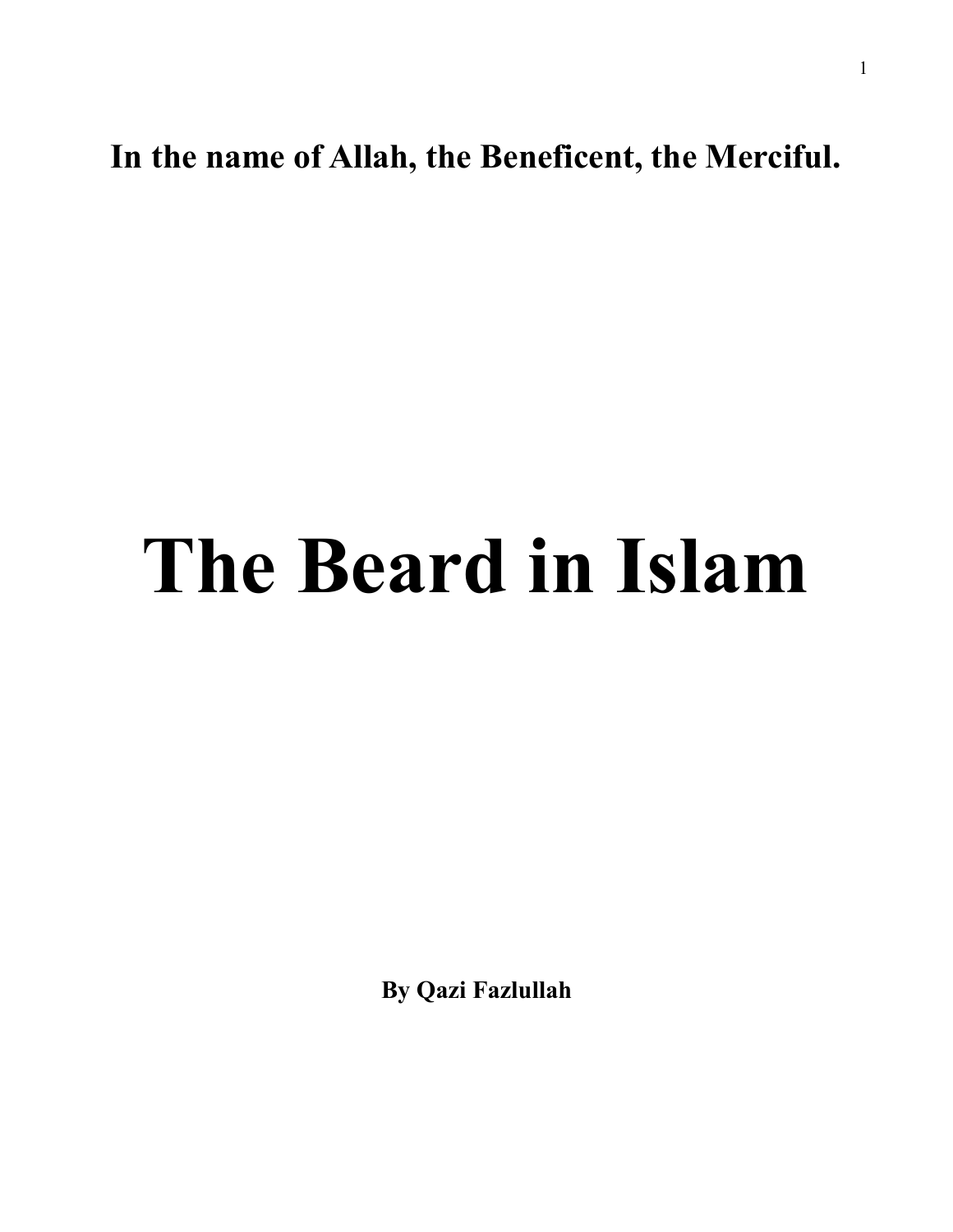In the Holy Quran, Allah has ordered us 10's of times to obey Allah and obey his messenger. He also said, **"Say (O' Muhammad) if you love Allah then emulate and copy me, He (Allah) will love you" (3:31).**

 Mankind by nature obeys and copies great people and the Prophet Muhammad is the greatest personality amongst human beings, so he is to be obeyed and to be emulated by the Muslims. But sometime they prefer their desires over the orders, teachings, and practices of the Prophet.

**Allah said, "So let those beware who dissent from his (the Prophet's) order (Sunnah) lest fitnah (trial, affliction, dissention, strife etc) strike them or a painful punishment" (24:63).** 

The Messenger of Allah said, as narrated by Abdullah ibn Amr ibn A'as "None of you can believe (truly & perfectly) until his passionate desire follows what I have brought". It means until my Sunnah becomes like his natural demand and requirement, so a Muslim should follow his Sunnah in such a way until it becomes his nature. But alas, sometimes some Muslims make fun of the Sunnah and joke about the beard. Not to follow a Sunnah is a violation and a sin, but to make a joke with it is disbelief. Some of them say "Islam is not in beard", yes Islam is not the beard but beard is in Islam.

 Beard for Muslim men is Wajib or Aukadus-sunan as it is, 1. Nature 2. Practice of all the messengers and prophets 3. Prophet Muhammad has ordered very clearly to keep it.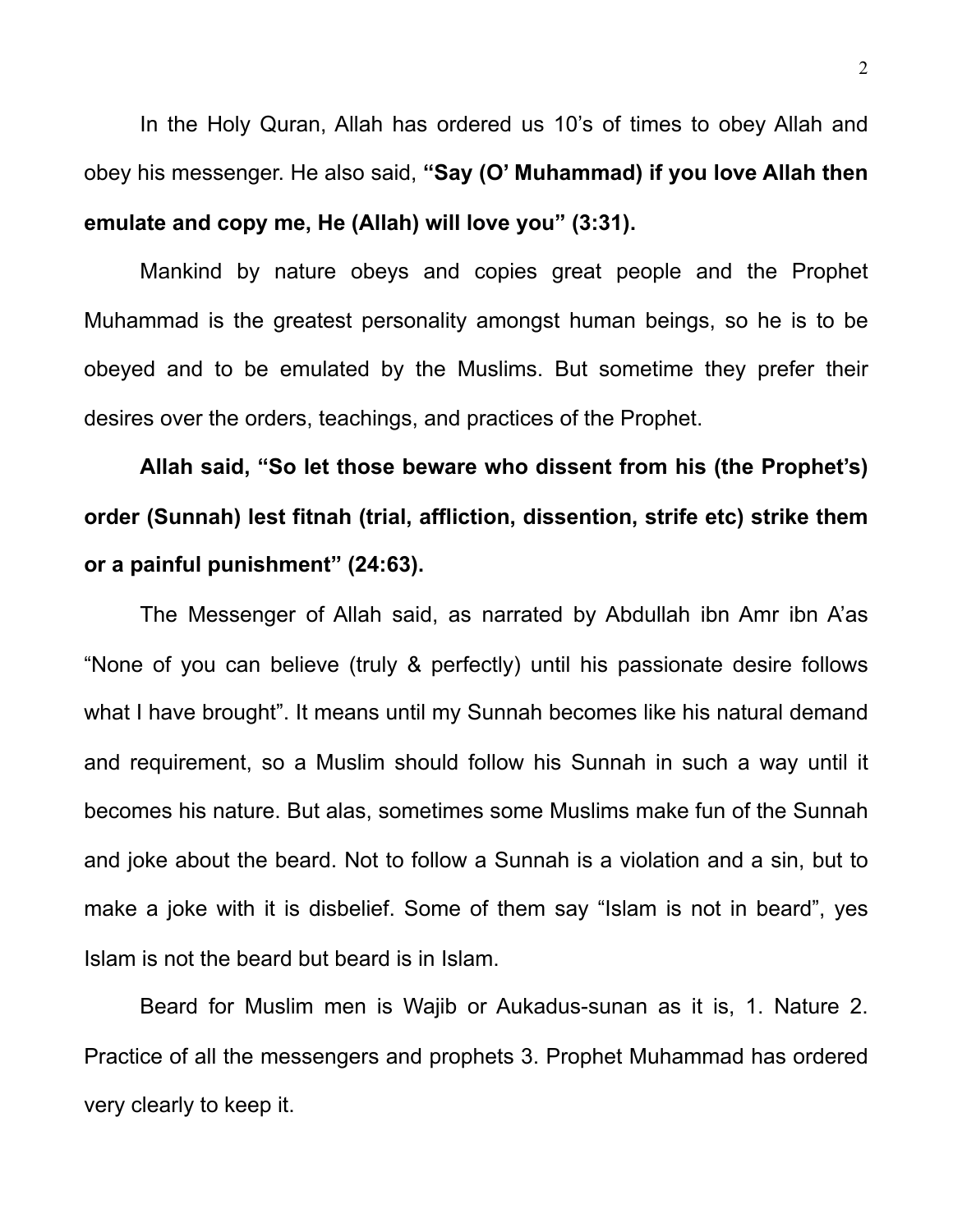In the Holy Quran, Allah said that when Satan (Shaitan) was ordered to go out of the garden, when he did not prostrate to Adam, he said, "I will take them away (of the right path), I will cause them to follow their passionate desires, I will enjoin them to cut of the ears of the cattle so they will change (tamper with) the nature of Allah".

 Now changing and tampering the nature of Allah is actually the obedience of Satan, and the beard is one of the natural practices as A'aisha Siddiqa narrates from the Holy Prophet that ten practices are from nature.

 Now nature and its demands may not be changed, tampered with, but if Allah and his Messenger have ordered otherwise. Urination is a natural call, but if someone tried to divert it, it will cause him some physical problem and illness. To quench one's thirst is a natural requirement, but if someone will ignore it and put it aside by not responding to nature, eventually he would be dehydrated and might die. To sleep when it is required is natural, if someone did not for a long time, he will lose his senses and it will damage his brain. So is the case of the beard, both physically and spiritually.

 Regarding the beard it is understood that this was the practice of all the messengers as in the story of Musa (Moses) and Haroon (Aaron) that Musa caught him from his head (hair) and from his beard and pulled him. It means that he had a beard and it was as long as to be grasped with.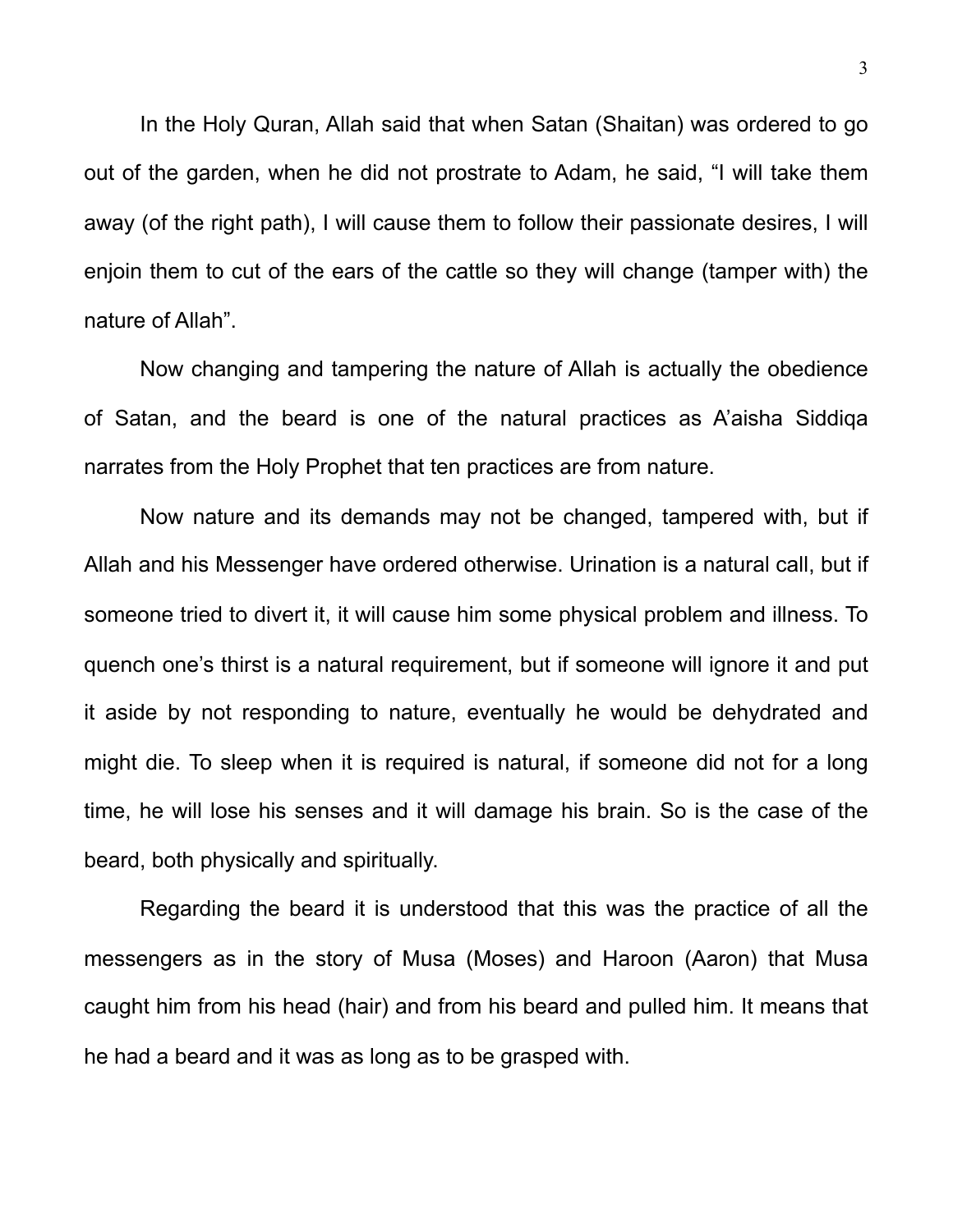In Islamic Jurisprudence it is said that when the practice of a previous messenger or prophet that is related in the Quran and Sunnah and not abrogated by a new order, then that is a part of Shariah as a verified issue by Quran and Sunnah implicitly.

 There are certain Ahadith of the Prophet in this regard, some are written below:

- 1. Sayyida A'aisha said, "Practices are natural Sunnah (practices) (she mentioned in it) to cut/trim the moustaches and to let the beard (grows/ hangs/becomes thick and big)," (Muslim Shareef).
- 2. Abdullah ibn Umar relates from the Messenger of Allah, "cut/trim the moustache and let the beard (grow/hangs)," (Muslim Shareef).
- 3. Abdullah ibn Umar narrated from the Messenger of Allah, "Oppose the idolaters, have a plentiful beard and cut the moustache," (Bukhari & Muslim).
- 4. Abu Hurairah said, The Messenger of Allah said, "cut the mustache and let the beard hang down and oppose the Zoroastrians," (Muslim Shareef).

Now these Ahadith of the Prophet are clear that, firstly the beard is an order of the prophet. Secondly, he ordered to keep it hanging and make it plentiful and opposes the non-Muslims; it means that the non-Muslims were either shaving it or trimming it. Similarity and resemblance to non-Muslims where the Messenger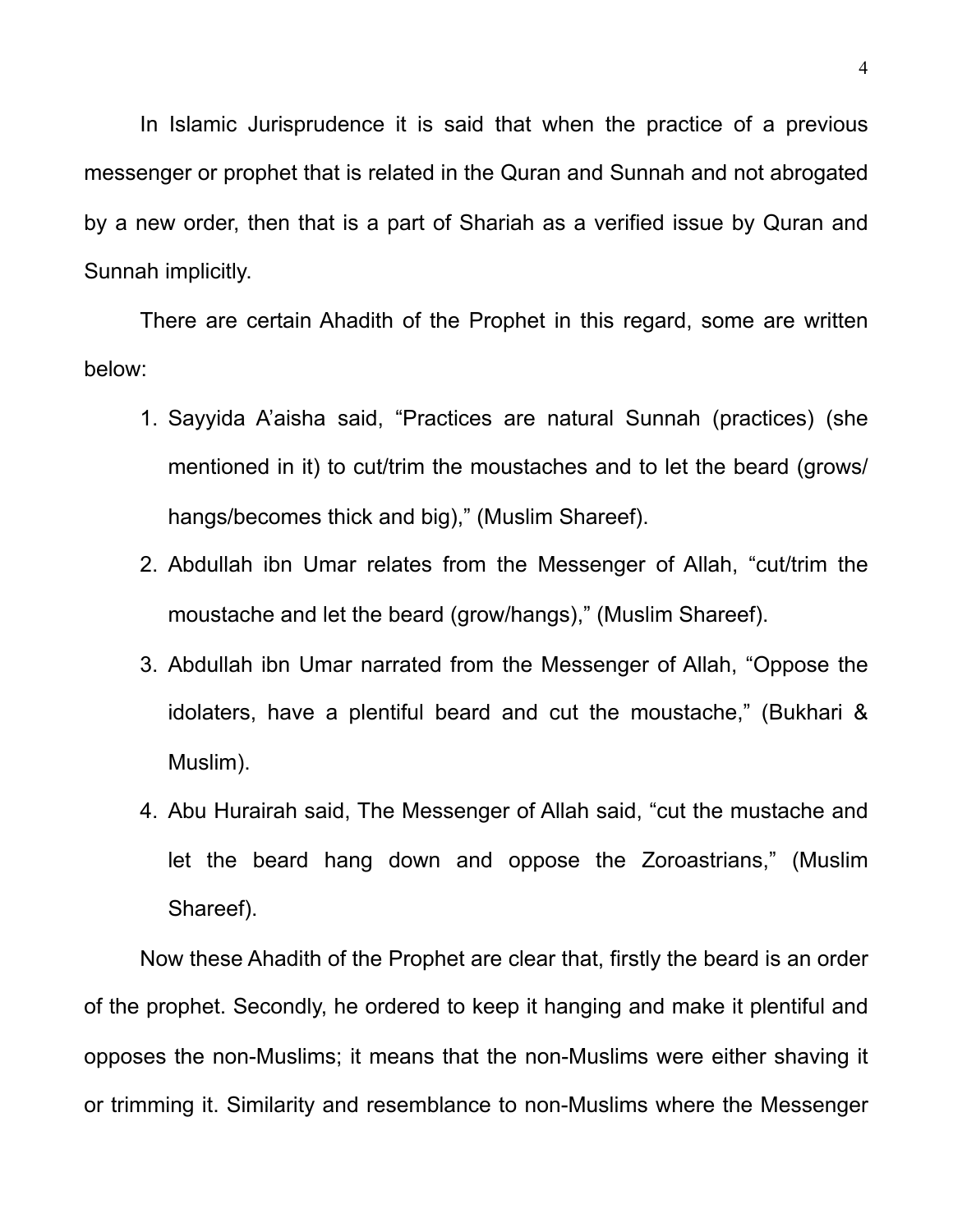of Allah has ordered otherwise is Haram (prohibited). And that is according to all four schools of thought.

Hafiz ibn Kathir related that when two people came to the Prophet on behalf of Governor Bazan clean shaved, the Prophet said, "May you be perished, who has ordered you to do so?" They said, "our lord (the Governor of the King of Persia), the Messenger of Allah said, "But my Lord (Allah) has ordered me to keep my beard plentiful and to cut off my moustache".

Even though they were non-Muslims, but the Prophet asked them as this was an unnatural act, now what about the limits.

Some scholars are of the view that it should be grown out without touching it and that is the viewpoint of Qatadah and Hasan (both are from the Tabieen, Mufassireen, and Muhaditheen), but the majority of the ummah said to cut off that part that is longer than a fistful is allowed and permissible, as narrated by Imam Tirmidhi from Amr ibn Shuaib, from his father, from his grandfather, that the Messenger of Allah used to trim his beard in length and width. Imam Bukhari narrated that whenever Ibn Umar performed Hajj or Umrah, he would hold a fistful of his beard and then trimmed the extra part. Ibn Hajar Al Asqalani, the interpreter of the book of Imam Bukhari and Imam Muhammad in Kitabul A'asar, also narrated this practice of Ibn Umar.

Having the beard is the practice of all the Messengers, Sahabah (companions), Tabieen, and Salaf-Saliheen. So this is an Ijma Amali (practical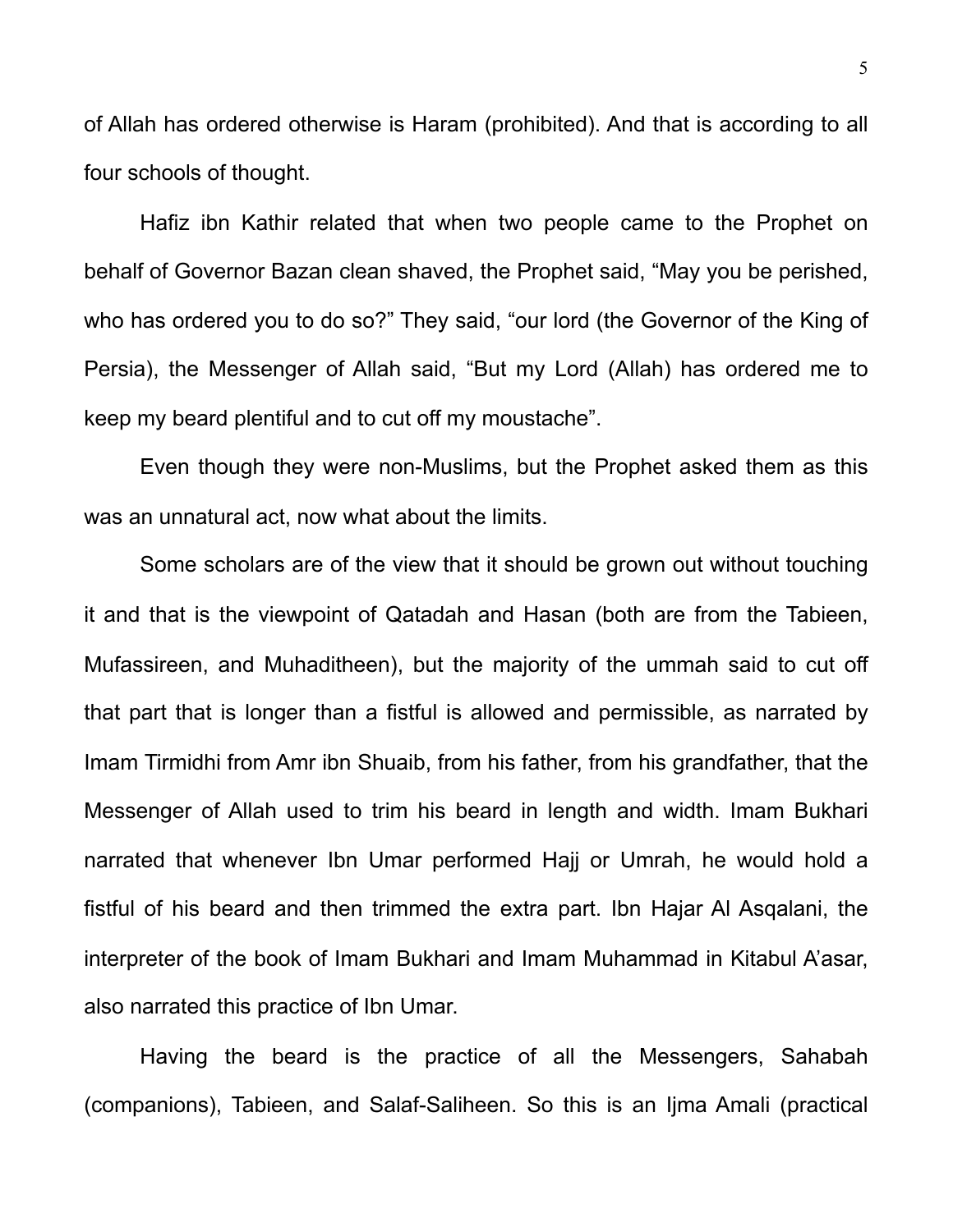consensus), which makes it Wajib or Aukadus Sunan. Some people say that this is only a distinction of man and woman, so if that is a trimmed beard, still that is ok. For the purpose of distinction that is ok, but that is not the beard required as Sunnah, if someone has it then it is as if he is worshipping day and night. Also it is seen that the beard controls one from wrongdoing as if he intended to do something wrong and thinks of his beard, then he stops.

From a physical point of view a physician Allamah Iqsara'e said that hairs are hollow from inside, so steam comes out of the body through hairs and the steam's nature is that it goes up. So the head's hairs are long, so still the steam goes out of it very easily as it's natural structure is vertical, but if the beard hairs are two long in which its structure is down growth, then the body can push the steam to a certain extent but not to far, but if the hairs are much longer than a fistful then the steam does not go out completely. After that it starts going up once again and not only it affects the senses but also another flow of steam is coming down and these two flows collide and that is not good for the hairs or for the senses. And if shaved or trimmed so again the steam comes out, spreads on the face and will affect the senses of sight and smell. Also in the case of shaving when the skin is rubbed so as we know the blood flow rushes towards the rubbed area and puts extra pressure, which again is not good for the face and senses. When the head hair is trimmed or shaved, the steam's nature is to travel upwards in the air and not on the skull, so that is not harmful.